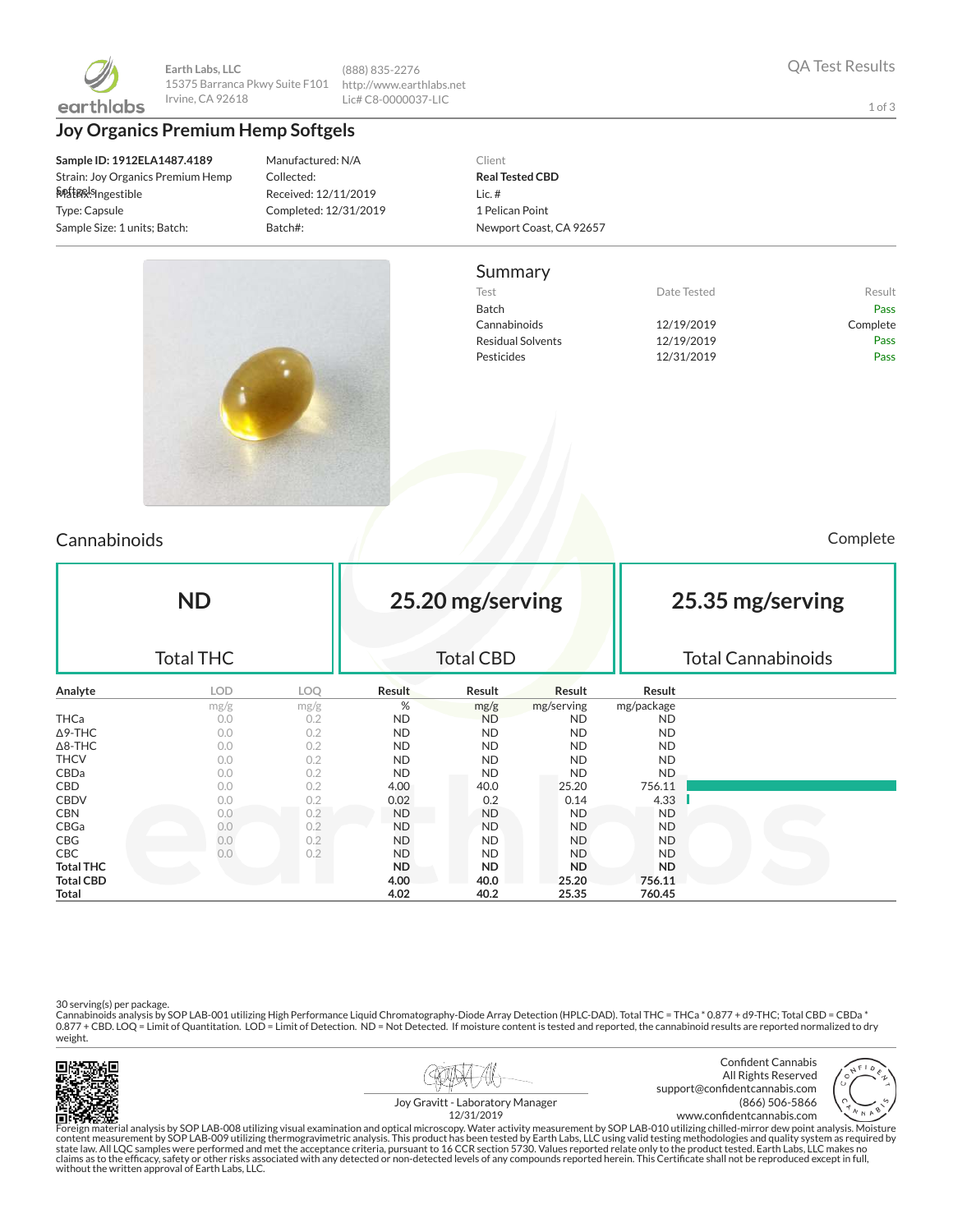

**Earth Labs, LLC** 15375 Barranca Pkwy Suite F101 http://www.earthlabs.net Irvine, CA 92618

(888) 835-2276 Lic# C8-0000037-LIC

# **Joy Organics Premium Hemp Softgels**

| Sample ID: 1912ELA1487.4189       | Manufactured: N/A     | Client                  |
|-----------------------------------|-----------------------|-------------------------|
| Strain: Joy Organics Premium Hemp | Collected:            | <b>Real Tested CBD</b>  |
| <b>MALERRISIngestible</b>         | Received: 12/11/2019  | Lic. $#$                |
| Type: Capsule                     | Completed: 12/31/2019 | 1 Pelican Point         |
| Sample Size: 1 units; Batch:      | Batch#:               | Newport Coast, CA 92657 |

# Residual Pesticides Pass and the extensive part of the extensive part of the extensive pass and the extensive pass

| Analyte             | <b>LOD</b>     | <b>LOO</b> | Limit          | Result    | <b>Status</b> | Analyte                   | LOD       | <b>LOO</b> | Limit          | <b>Result</b> | <b>Status</b> |
|---------------------|----------------|------------|----------------|-----------|---------------|---------------------------|-----------|------------|----------------|---------------|---------------|
|                     | $\mu{\rm g/g}$ | $\mu$ g/g  | $\mu$ g/g      | µg/g      |               |                           | $\mu$ g/g | $\mu$ g/g  | $\mu$ g/g      | $\mu$ g/g     |               |
| Abamectin           | 0.022          | 0.066      | 0.3            | <b>ND</b> | Pass          | Fludioxonil               | 0.015     | 0.046      | 30             | <b>ND</b>     | Pass          |
| Acephate            | 0.004          | 0.012      | 5              | <b>ND</b> | Pass          | Hexythiazox               | 0.007     | 0.021      | $\overline{2}$ | <b>ND</b>     | Pass          |
| Acequinocyl         | 0.015          | 0.044      | 4              | <b>ND</b> | Pass          | Imazalil                  | 0.029     | 0.086      | 0.029          | <b>ND</b>     | Pass          |
| Acetamiprid         | 0.005          | 0.015      | 5              | <b>ND</b> | Pass          | Imidacloprid              | 0.008     | 0.024      | 3              | <b>ND</b>     | Pass          |
| Aldicarb            | 0.025          | 0.074      | 0.025          | <b>ND</b> | Pass          | Kresoxim Methyl           | 0.025     | 0.074      | 1              | <b>ND</b>     | Pass          |
| Azoxystrobin        | 0.009          | 0.028      | 40             | <b>ND</b> | Pass          | Malathion                 | 0.028     | 0.084      | 5              | <b>ND</b>     | Pass          |
| <b>Bifenazate</b>   | 0.005          | 0.014      | 5              | <b>ND</b> | Pass          | Metalaxyl                 | 0.026     | 0.079      | 15             | <b>ND</b>     | Pass          |
| <b>Bifenthrin</b>   | 0.022          | 0.066      | 0.5            | <b>ND</b> | Pass          | Methiocarb                | 0.031     | 0.093      | 0.031          | <b>ND</b>     | Pass          |
| <b>Boscalid</b>     | 0.014          | 0.042      | 10             | <b>ND</b> | Pass          | Methomyl                  | 0.031     | 0.093      | 0.1            | <b>ND</b>     | Pass          |
| Captan              | 0.21           | 0.593      | 5              | <b>ND</b> | Pass          | Mevinphos                 | 0.01      | 0.031      | 0.01           | <b>ND</b>     | Pass          |
| Carbaryl            | 0.009          | 0.027      | 0.5            | <b>ND</b> | Pass          | Myclobutanil              | 0.017     | 0.052      | 9              | <b>ND</b>     | Pass          |
| Carbofuran          | 0.018          | 0.054      | 0.018          | <b>ND</b> | Pass          | <b>Naled</b>              | 0.027     | 0.081      | 0.5            | <b>ND</b>     | Pass          |
| Chlorantraniliprole | 0.03           | 0.09       | 40             | <b>ND</b> | Pass          | Oxamyl                    | 0.014     | 0.042      | 0.2            | <b>ND</b>     | Pass          |
| Chlordane           | 0.023          | 0.075      | 0.023          | <b>ND</b> | Pass          | Paclobutrazol             | 0.017     | 0.051      | 0.017          | <b>ND</b>     | Pass          |
| Chlorfenapyr        | 0.007          | 0.022      | 0.007          | <b>ND</b> | Pass          | <b>Parathion Methyl</b>   | 0.011     | 0.033      | 0.011          | <b>ND</b>     | Pass          |
| Chlorpyrifos        | 0.018          | 0.054      | 0.018          | <b>ND</b> | Pass          | Pentachloronitrobenzene   | 0.025     | 0.079      | 0.2            | <b>ND</b>     | Pass          |
| Clofentezine        | 0.025          | 0.075      | 0.5            | <b>ND</b> | Pass          | Permethrin                | 0.087     | 0.26       | 20             | <b>ND</b>     | Pass          |
| Coumaphos           | 0.02           | 0.06       | 0.02           | <b>ND</b> | Pass          | Phosmet                   | 0.02      | 0.06       | 0.2            | <b>ND</b>     | Pass          |
| Cyfluthrin          | 0.158          | 0.475      | 1              | <b>ND</b> | Pass          | <b>Piperonyl Butoxide</b> | 0.021     | 0.063      | 8              | <b>ND</b>     | Pass          |
| Cypermethrin        | 0.037          | 0.111      | 1              | <b>ND</b> | Pass          | Prallethrin               | 0.026     | 0.078      | 0.4            | <b>ND</b>     | Pass          |
| Daminozide          | 0.01           | 0.03       | 0.01           | <b>ND</b> | Pass          | Propiconazole             | 0.029     | 0.088      | 20             | <b>ND</b>     | Pass          |
| Diazinon            | 0.008          | 0.024      | 0.2            | <b>ND</b> | Pass          | Propoxur                  | 0.03      | 0.089      | 0.03           | <b>ND</b>     | Pass          |
| <b>Dichlorvos</b>   | 0.015          | 0.044      | 0.015          | <b>ND</b> | Pass          | Pyrethrins                | 0.02      | 0.059      | 1              | <b>ND</b>     | Pass          |
| Dimethoate          | 0.027          | 0.082      | 0.027          | <b>ND</b> | Pass          | Pyridaben                 | 0.006     | 0.018      | 3              | <b>ND</b>     | Pass          |
| Dimethomorph        | 0.016          | 0.048      | 20             | <b>ND</b> | Pass          | Spinetoram                | 0.019     | 0.056      | 3              | <b>ND</b>     | Pass          |
| Ethoprophos         | 0.018          | 0.055      | 0.018          | <b>ND</b> | Pass          | Spinosad                  | 0.011     | 0.034      | 3              | <b>ND</b>     | Pass          |
| Etofenprox          | 0.013          | 0.038      | 0.013          | <b>ND</b> | Pass          | Spiromesifen              | 0.019     | 0.057      | 12             | <b>ND</b>     | Pass          |
| Etoxazole           | 0.029          | 0.088      | 1.5            | <b>ND</b> | Pass          | Spirotetramat             | 0.031     | 0.094      | 13             | <b>ND</b>     | Pass          |
| Fenhexamid          | 0.019          | 0.058      | 10             | <b>ND</b> | Pass          | Spiroxamine               | 0.02      | 0.061      | 0.02           | <b>ND</b>     | Pass          |
| Fenoxycarb          | 0.031          | 0.092      | 0.031          | <b>ND</b> | Pass          | Tebuconazole              | 0.008     | 0.025      | $\overline{2}$ | <b>ND</b>     | Pass          |
| Fenpyroximate       | 0.01           | 0.03       | $\overline{2}$ | <b>ND</b> | Pass          | Thiacloprid               | 0.016     | 0.048      | 0.016          | <b>ND</b>     | Pass          |
| Fipronil            | 0.016          | 0.047      | 0.016          | <b>ND</b> | Pass          | Thiamethoxam              | 0.005     | 0.015      | 4.5            | <b>ND</b>     | Pass          |
| Flonicamid          | 0.001          | 0.004      | $\overline{2}$ | <b>ND</b> | Pass          | Trifloxystrobin           | 0.005     | 0.014      | 30             | <b>ND</b>     | Pass          |
|                     |                |            |                |           |               |                           |           |            |                |               |               |

Date Tested: 12/31/2019

Pesticides analysis by SOP LAB-005 using Gas Chromatography - Mass Spectrometry - Mass Spectrometry (GC-MS/MS) and by SOP LAB-004 utilizing Liquid<br>Chromatography - Mass Spectrometry - Mass Spectrometry (LC-MS/MS). LOQ = Li



11)



2 of 3

Joy Gravitt - Laboratory Manager

Foreign material analysis by SOP LAB-008 utilizing visual examination and optical microscopy. Water activity measurement by SOP LAB-010 utilizing chilled-mirror dew point analysis. Moisture<br>state law. All LQC samples were without the written approval of Earth Labs, LLC. www.confidentcannabis.com 12/31/2019